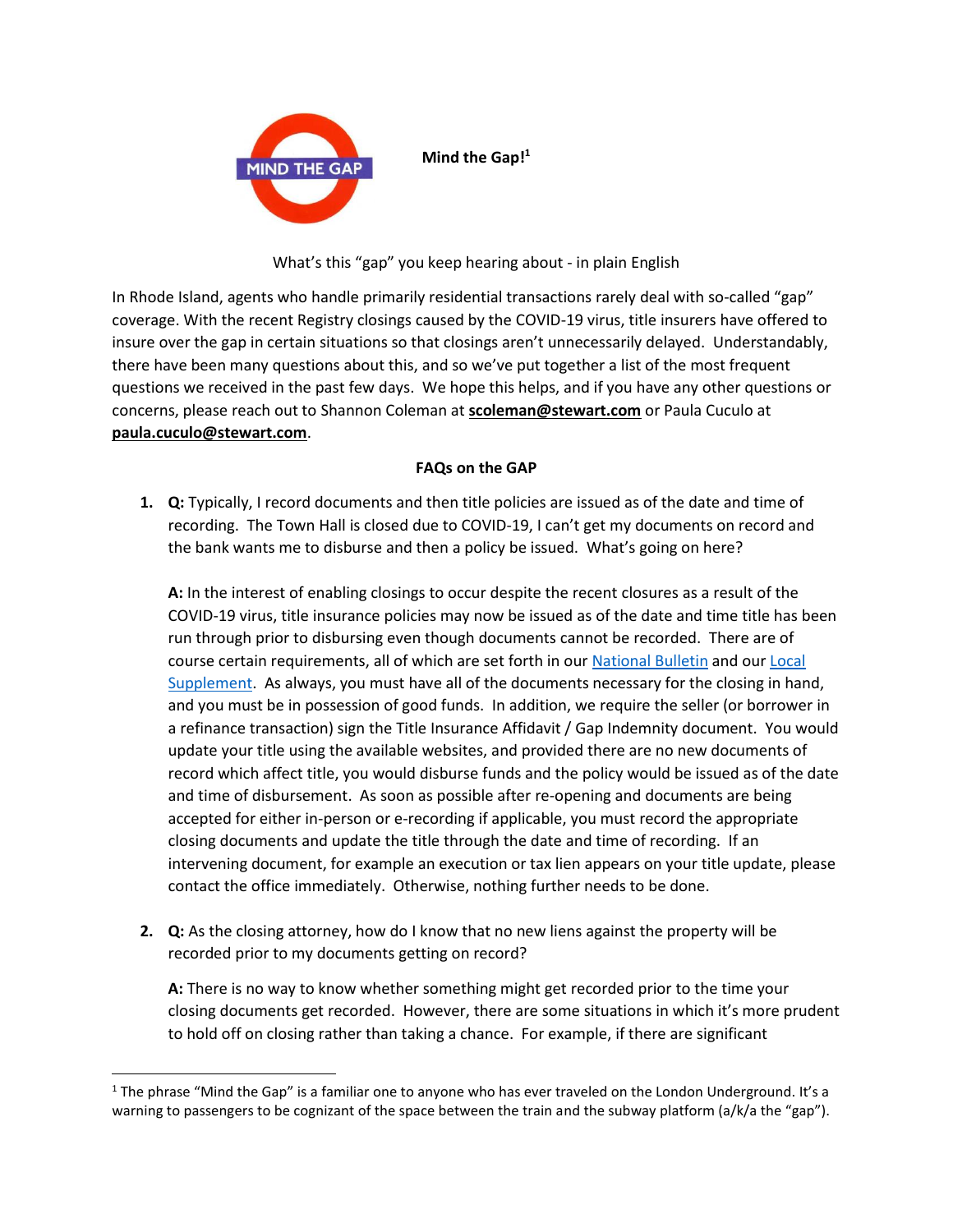outstanding taxes, active construction, or several liens filed against your seller, please contact us before you close. Also, one of the best ways to minimize the risk of an intervening lien being recorded is to record your documents as soon as the Town Hall re-opens. As an additional precaution, sellers (in a sale transaction) and borrowers (in a refinance transaction) must sign the Affidavit/Gap Indemnity.

You should also make sure the buyers understand the risks involved in not being able to record documents immediately. Although there is coverage for the gap in the owner's policy of title insurance, they are not covered if they do not purchase the policy. As with any closing, if the owner declines to purchase a policy, they are required to sign the Availability of Owner's Title Insurance form. In addition, we encourage you to inform the owners, in writing, that until documents are recorded, other documents may be recorded which would affect the status of their title and disclaiming liability for any such documents. Finally, as set forth in the Stewart Underwriting Bulletin concerning COVID-19, you must have the buyer acknowledge, in writing, that recording and return of the original deed and mortgage will be delayed until the recording office is open.

**3. Q:** Who signs the Modified Title Affidavit/Gap Indemnity?

**A:** In a sale transaction the seller signs. If there is more than one seller, all sellers should sign one or more originals. In a refinance transaction, all borrowers must sign. We encourage seller's attorneys to reach out to buyer's attorneys for the correct form of affidavit, and we recommend that buyer's attorneys be proactive about sending out forms to sellers.

**4. Q:** Can an attorney sign the indemnity under the limited power of attorney for closing?

**A:** This is not preferred and may be problematic given the standard form of the power of attorney document. Usually the POAs that are given are limited POAs and do not include the ability of the agent to bind the principal on an indemnity. If there is a particular situation with unusual circumstances, contact a Stewart underwriter.

**5. Q:** The lender tells me I have to attach a gap endorsement to my title policy. Is an endorsement required in order for the lender to have coverage over the gap?

**A:** No. Gap coverage is provided by virtue of the Date of Policy and the following language in the policy jacket:

Covered Risk 14 (standard loan policy): "Any defect in or lien or encumbrance on the Title or other matter included in Covered Risks 1 through 13 that has been created or attached or has been filed or recorded in the Public Records subsequent to Date of Policy and prior to the recording of the Insured Mortgage in the Public Records."

Covered Risk 28 (Enhanced loan policy): "Any defect in or lien or encumbrance on the Title or other matter insured against by this policy that has been created or attached or has been filed or recorded in the Public Records subsequent to Date of Policy and prior to the recording of the Insured Mortgage in the Public Records."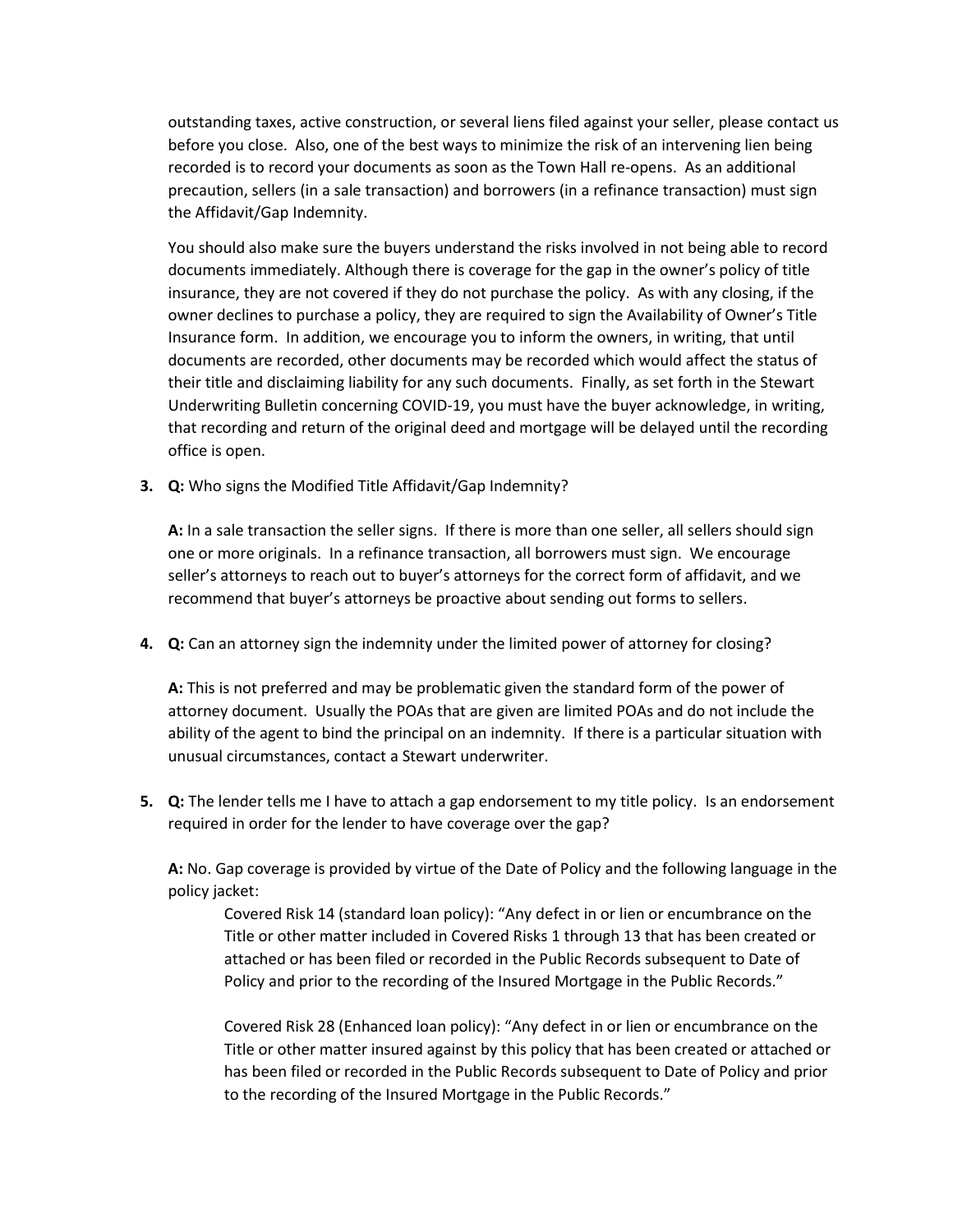In plain English, what these provisions essentially say is that there is coverage for something that goes on record between the date of the policy and the recording of the mortgage. Because of this language in the jackets, no additional endorsement is required for the lender to have coverage over any liens or matters that get recorded between the date of policy (funding or disbursement) and the recording of mortgage.

Note that insured owners also have this coverage in their policies. However, we anticipate that most of the questions you receive will be from lenders. If you are looking for the owner's gap coverage it can be found in Covered Risk 14 of the basic owner's policy and in the definition of Policy Date in the enhanced owner's policy.

If you find that your lender clients are insisting on an endorsement, please reach out to us and we will work with you to address the lender's concerns.

**6. Q:** So no additional language is needed in the policy or title commitment?

**A:** No additional language is required in the title policy for the insured to have so-called "gap coverage." However, we do require that going forward the following requirements be included in Schedule B, Section 1 of all title commitments:

- Receipt of a properly executed Modified Title Insurance Affidavit on this Company's form.
- The Company reserves the right to raise any such additional exceptions and/or requirements as it deems necessary upon receipt of the details of the transaction, its review of the closing documents, and changes in recording and title searching capabilities due to closures resulting from the COVID-19 virus.
- **7. Q:** That covers the title policy. Is there anything else I should be thinking about?

**A:** There are a few other things to keep in mind:

- If you are sending mortgage, tax, or other lien payoffs by FedEx, UPS or other delivery service, you should confirm that the office you're sending to is physically open and staffed. As always, if you are wiring funds, make sure you confirm that you have the correct account information.
- If Probate records are unavailable, examiners may not be able to complete their title work. Alternatively, you may be able to obtain copies of these documents from an attorney who did the probate or a prior closing. You may also be able to rely on a prior policy of title insurance – check with a Stewart underwriter for solutions to a particular issue.
- Many municipalities are closing or limiting services. This means you may not be able to get smoke detector certificates. The Rhode Island Fire Safety Code Board of Appeal and Review have issued a directive which provides for deferred inspections. You may view our recent Bulletin for more details: [Smoke Certification Bulletin.](https://www.vuwriter.com/en/bulletins/2020-2/ri2020002.html)